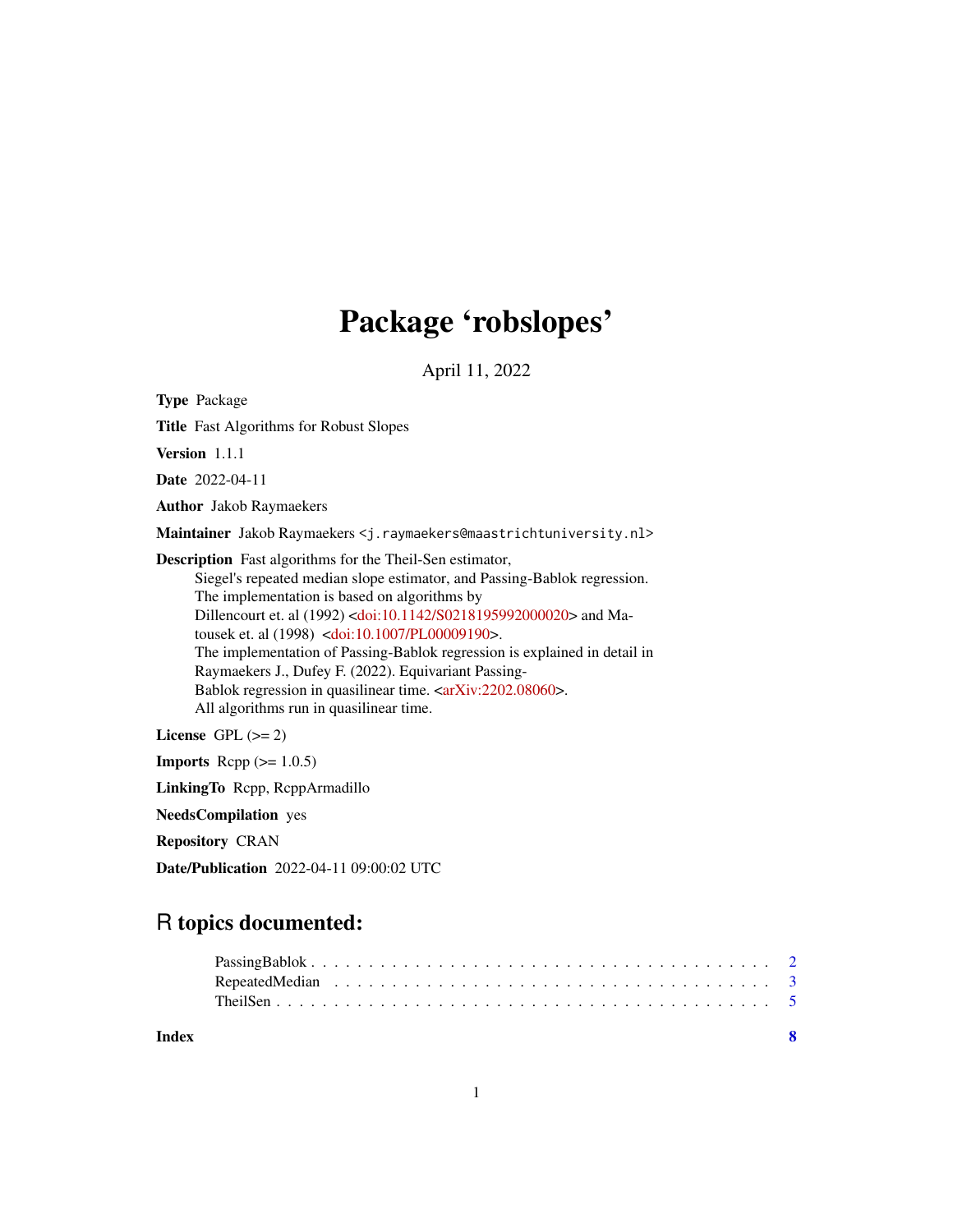<span id="page-1-0"></span>

#### Description

Computes the equivariant Passing-Bablok regression. The implemented algorithm was proposed by Raymaekers and Dufey (2022) and runs in an expected  $O(n \log n)$  time while requiring  $O(n)$ storage.

#### Usage

PassingBablok(x, y, alpha = NULL, verbose = TRUE)

#### Arguments

| X       | A vector of predictor values.                                                                                                                                                                                   |
|---------|-----------------------------------------------------------------------------------------------------------------------------------------------------------------------------------------------------------------|
| y       | A vector of response values.                                                                                                                                                                                    |
| alpha   | Determines the order statistic of the target slope, which is equal to $\int a lph a * n *$<br>$(n-1)$ , where <i>n</i> denotes the sample size. Defaults to NULL, which corresponds<br>with the (upper) median. |
| verbose | Whether or not to print out the progress of the algorithm. Defaults to TRUE.                                                                                                                                    |

#### Details

Given two input vectors  $x$  and  $y$  of length  $n$ , the equivariant Passing-Bablok estimator is computed as  $med_{ij} |(y_i - y_j)/(x_i - x_j)|$ . By default, the median in this experssion is the upper median, defined as  $\lfloor (n + 2)/2 \rfloor$ . By changing alpha, other order statistics of the slopes can be computed.

#### Value

A list with elements:

| intecept | The estimate of the intercept.       |
|----------|--------------------------------------|
| slope    | The Theil-Sen estimate of the slope. |

#### Author(s)

Jakob Raymaekers

#### References

Passing, H., Bablok, W. (1983). A new biometrical procedure for testing the equality of measurements from two different analytical methods. Application of linear regression procedures for method comparison studies in clinical chemistry, Part I, *Journal of clinical chemistry and clinical biochemistry*, 21,709-720.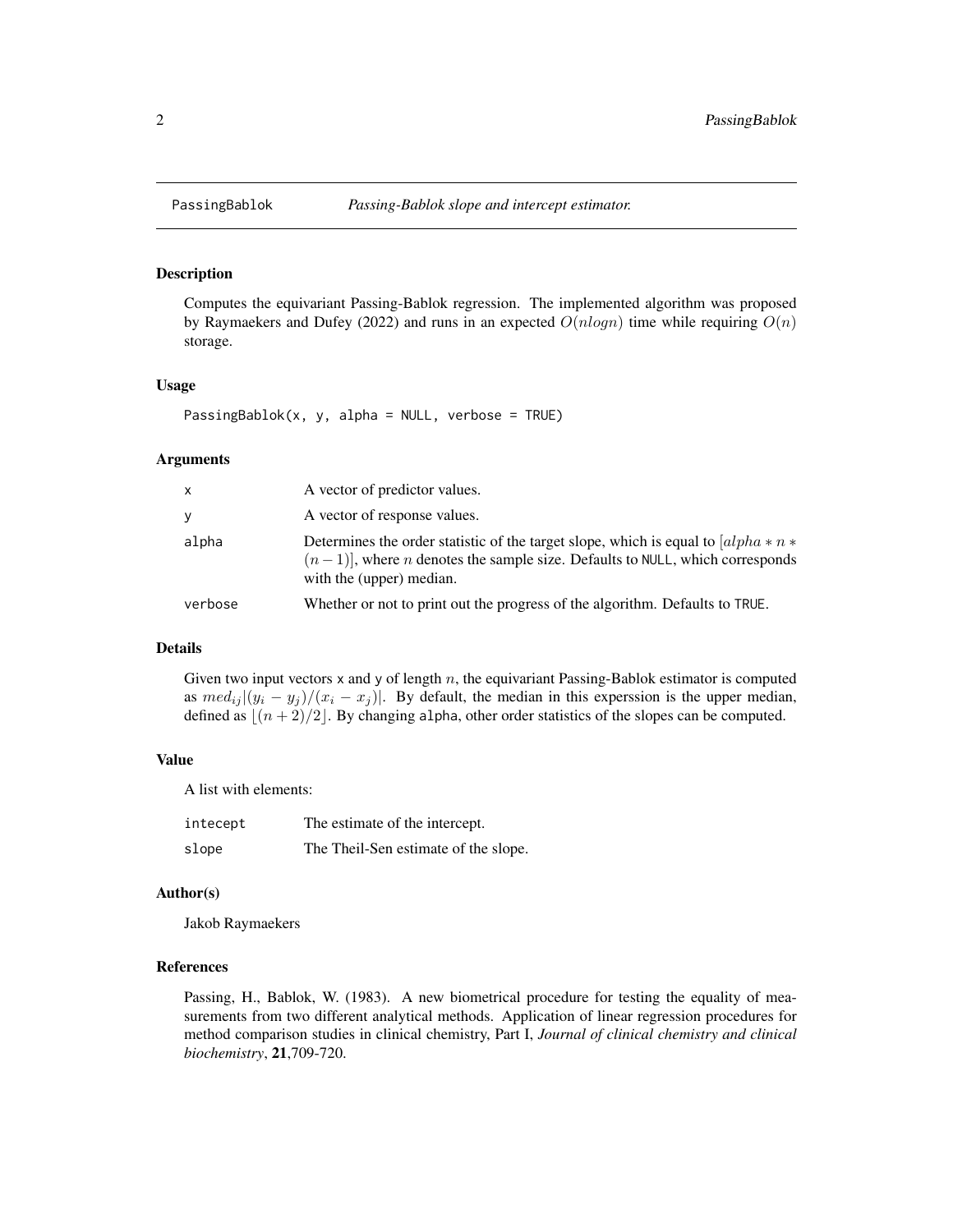<span id="page-2-0"></span>Bablok, W., Passing, H., Bender, R., Schneider, B. (1988). A general regression procedure for method transformation. Application of linear regression procedures for method comparison studies in clinical chemistry, Part III. *Journal of clinical chemistry and clinical biochemistry*, 26,783-790.

Raymaekers J., Dufey F. (2022). Equivariant Passing-Bablok regression in quasilinear time. [\(link](https://arxiv.org/abs/2202.08060) [to open access pdf\)](https://arxiv.org/abs/2202.08060)

#### Examples

# We compare the implemented algorithm against a naive brute-force approach.

```
bruteForcePB <- function(x, y) {
  n \leftarrow length(x)medind1 <- floor(((n * (n - 1)) / 2 + 2) / 2) # upper median
  medind2 \leftarrow floor((n + 2) / 2)
  temp \leq t(sapply(1:n, function(z) apply(cbind(x, y), 1,
                                               function(k) (k[2] - y[z]) /
                                                  (k[1] - x[z]))))
  PBslope <- sort(abs(as.vector(temp[lower.tri(temp)])))[medind1]
  PBintercept <- sort(y - x * PBslope)[medind2]
  return(list(intercept = PBintercept, slope = PBslope))
}
n = 100set.seed(2)
x = \text{norm}(n)y = x + rnorm(n)t0 < - proc.time()
PB.fast <- PassingBablok(x, y, NULL, FALSE)
t1 <- proc.time()t1 - t0
t0 \leq -\text{proc.time}()PB.naive <- bruteForcePB(x, y)
t1 \leftarrow \text{proc.time}()t1 - t0
PB.fast$slope - PB.naive$slope
```
RepeatedMedian *Siegel's repeated median slope and intercept estimator.*

#### Description

Computes the repeated median slope proposed by Siegel (1982) using the algorithm by Matousek et. al (1998). The algorithm runs in an expected  $O(n(logn)^2)$  time, which is typically significantly faster than the  $O(n^2)$  computational cost of the naive algorithm, and requires  $O(n)$  storage.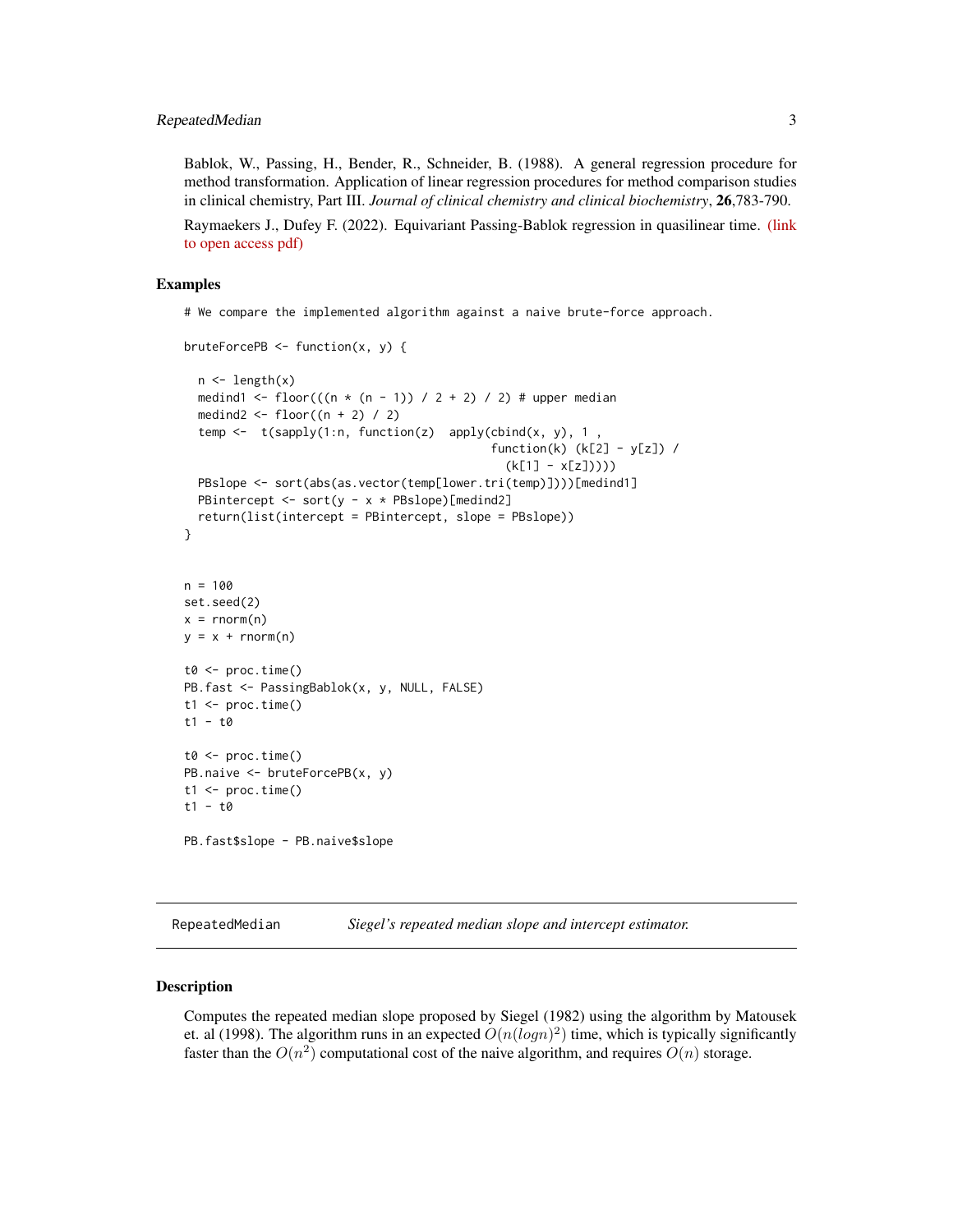<span id="page-3-0"></span> $RepeatedMedian(x, y, alpha = NULL, beta = NULL, verbose = TRUE)$ 

#### Arguments

| $\mathsf{x}$ | A vector of predictor values.                                                                                                                                                  |
|--------------|--------------------------------------------------------------------------------------------------------------------------------------------------------------------------------|
| У            | A vector of response values.                                                                                                                                                   |
| alpha        | Determines the outer order statistic, which is equal to $[alpha * n]$ , where n<br>denotes the sample size. Defaults to NULL, which corresponds with the (upper)<br>median.    |
| beta         | Determines the inner order statistic, which is equal to $[beta * (n-1)]$ , where n<br>denotes the sample size. Defaults to NULL, which corresponds with the (upper)<br>median. |
| verbose      | Whether or not to print out the progress of the algorithm. Defaults to TRUE.                                                                                                   |

#### Details

Given two input vectors x and y of length n, the repeated median is computed as  $med_i med_j(y_i$  $y_j)/(x_i - x_j)$ . The default "outer" median is the  $\lfloor (n+2)/2 \rfloor$  largest element in the ordered median slopes. The inner median, which for each observation is calculated as the median of the slopes connected to this observation, is the  $\lfloor (n+1)/2 \rfloor$  largest element in the ordered slopes. By changing alpha and beta, other repeated order statistics of the slopes can be computed.

#### Value

A list with elements:

| intecept | The estimate of the intercept.       |
|----------|--------------------------------------|
| slope    | The Theil-Sen estimate of the slope. |

#### Author(s)

Jakob Raymaekers

#### References

Siegel, A. F. (1982). Robust regression using repeated medians. *Biometrika*, 69(1), 242-244.

Matousek, J., Mount, D. M., & Netanyahu, N. S. (1998). Efficient randomized algorithms for the repeated median line estimator. *Algorithmica*, 20(2), 136-150.

#### See Also

**[TheilSen](#page-4-1)**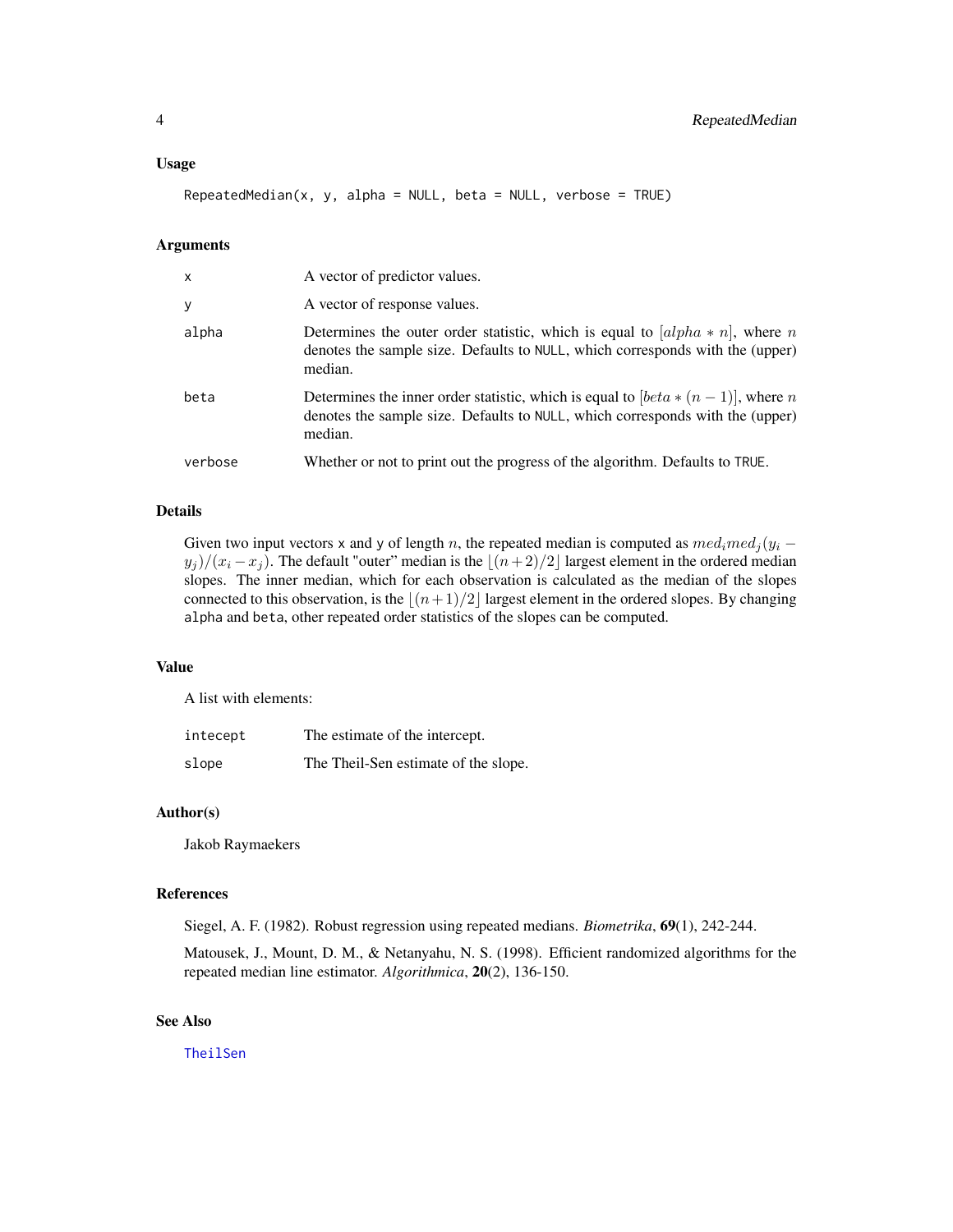#### <span id="page-4-0"></span>TheilSen 5

#### Examples

```
# We compare the implemented algorithm against a naive brute-force approach.
bruteForceRM <- function(x, y) {
  n <- length(x)
  medind1 <- floor((n+2) / 2)
  medind2 <- floor((n+1) / 2)
  temp <- t(sapply(1:n, function(z) sort(apply(cbind(x, y), 1 ,
                                                    function(k) (k[2] - y[z]) /
                                                      (k[1] - x[z])))))RMslope <- sort(temp[, medind2])[medind1]
  RMintercept <- sort(y - x * RMslope)[medind1]
  return(list(intercept = RMintercept, slope = RMslope))
}
n = 100set.seed(2)
x = rnorm(n)y = x + rnorm(n)t0 < - proc.time()
RM.fast <- RepeatedMedian(x, y, NULL, NULL, FALSE)
t1 <- proc.time()t1 - t0
t0 \leq -\text{proc.time}()RM.naive <- bruteForceRM(x, y)
t1 \leftarrow \text{proc.time}()t1 - t0
RM.fast$slope - RM.naive$slope
```
<span id="page-4-1"></span>TheilSen *Theil-Sen slope and intercept estimator.*

#### Description

Computes the Theil-Sen median slope estimator by Theil (1950) and Sen (1968). The implemented algorithm was proposed by Dillencourt et. al (1992) and runs in an expected  $O(nlogn)$  time while requiring  $O(n)$  storage.

#### Usage

 $The ilsen(x, y, alpha = NULL, verbose = TRUE)$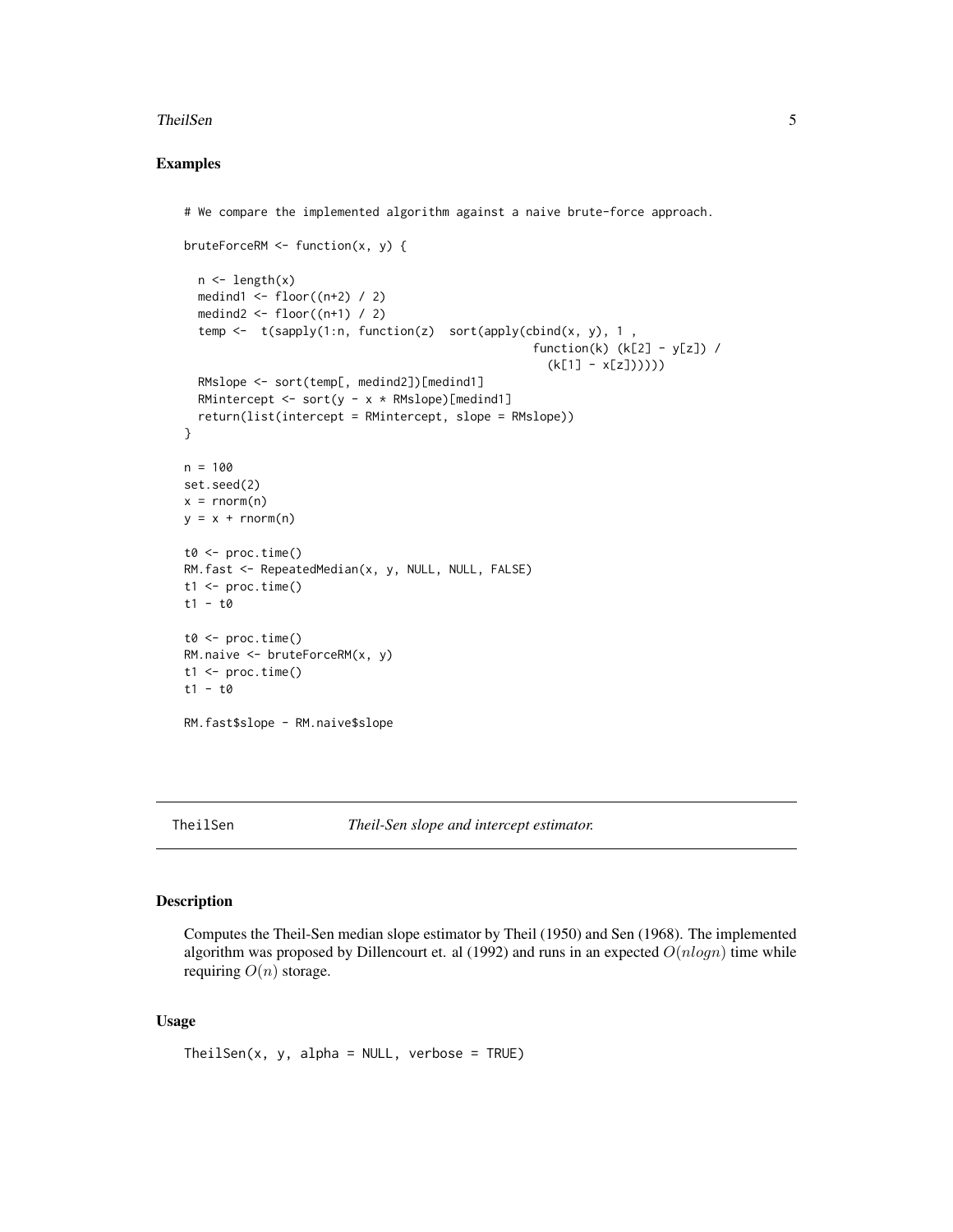#### Arguments

| X       | A vector of predictor values.                                                                                                                                                                             |
|---------|-----------------------------------------------------------------------------------------------------------------------------------------------------------------------------------------------------------|
| y       | A vector of response values.                                                                                                                                                                              |
| alpha   | Determines the order statistic of the target slope, which is equal to $ alpha * n *$<br>$(n-1)$ , where <i>n</i> denotes the sample size. Defaults to NULL, which corresponds<br>with the (upper) median. |
| verbose | Whether or not to print out the progress of the algorithm. Defaults to TRUE.                                                                                                                              |

#### Details

Given two input vectors x and y of length n, the Theil-Sen estimator is computed as  $med_{ij}(y_i$  $y_j)/(x_i-x_j)$ . By default, the median in this experssion is the upper median, defined as  $\lfloor (n+2)/2 \rfloor$ . By changing alpha, other order statistics of the slopes can be computed.

#### Value

A list with elements:

| intecept | The estimate of the intercept.       |
|----------|--------------------------------------|
| slope    | The Theil-Sen estimate of the slope. |

#### Author(s)

Jakob Raymaekers

bruteForceTS <- function(x, y) {

#### References

Theil, H. (1950), A rank-invariant method of linear and polynomial regression analysis (Parts 1-3), *Ned. Akad. Wetensch. Proc. Ser. A*, 53, 386-392, 521-525, 1397-1412.

Sen, P. K. (1968). Estimates of the regression coefficient based on Kendall's tau. *Journal of the American statistical association*, 63(324), 1379-1389.

Dillencourt, M. B., Mount, D. M., & Netanyahu, N. S. (1992). A randomized algorithm for slope selection. *International Journal of Computational Geometry & Applications*, 2(01), 1-27.

#### Examples

# We compare the implemented algorithm against a naive brute-force approach.

```
n <- length(x)
medind1 <- floor(((n * (n - 1)) / 2 + 2) / 2)
medind2 <- floor((n + 2) / 2)temp \leq t(sapply(1:n, function(z) apply(cbind(x, y), 1,
                                                function(k) (k[2] - y[z]) /
                                                  (k[1] - x[z]))))TSslope <- sort(as.vector(temp[lower.tri(temp)]))[medind1]
TSintercept <- sort(y - x * TSslope)[medind2]
return(list(intercept = TSintercept, slope = TSslope))
```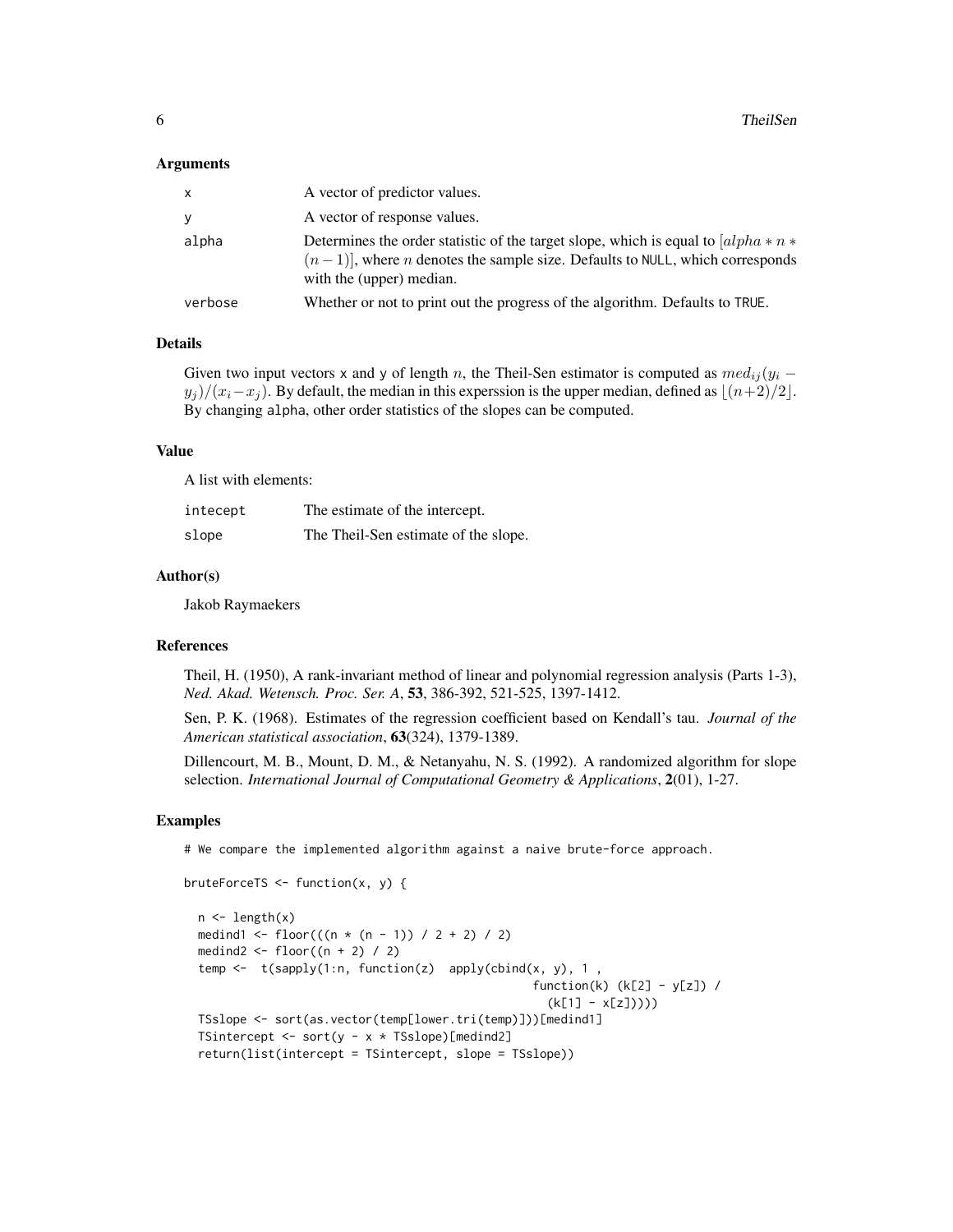#### TheilSen 7

```
}
n = 100
set.seed(2)
x = \text{norm}(n)y = x + rnorm(n)t0 <- proc.time()
TS.fast <- TheilSen(x, y, NULL, FALSE)
t1 <- proc.time()t1 - t0
t0 <- proc.time()
TS.naive <- bruteForceTS(x, y)
t1 <- proc.time()
t1 - t0
```
TS.fast\$slope - TS.naive\$slope